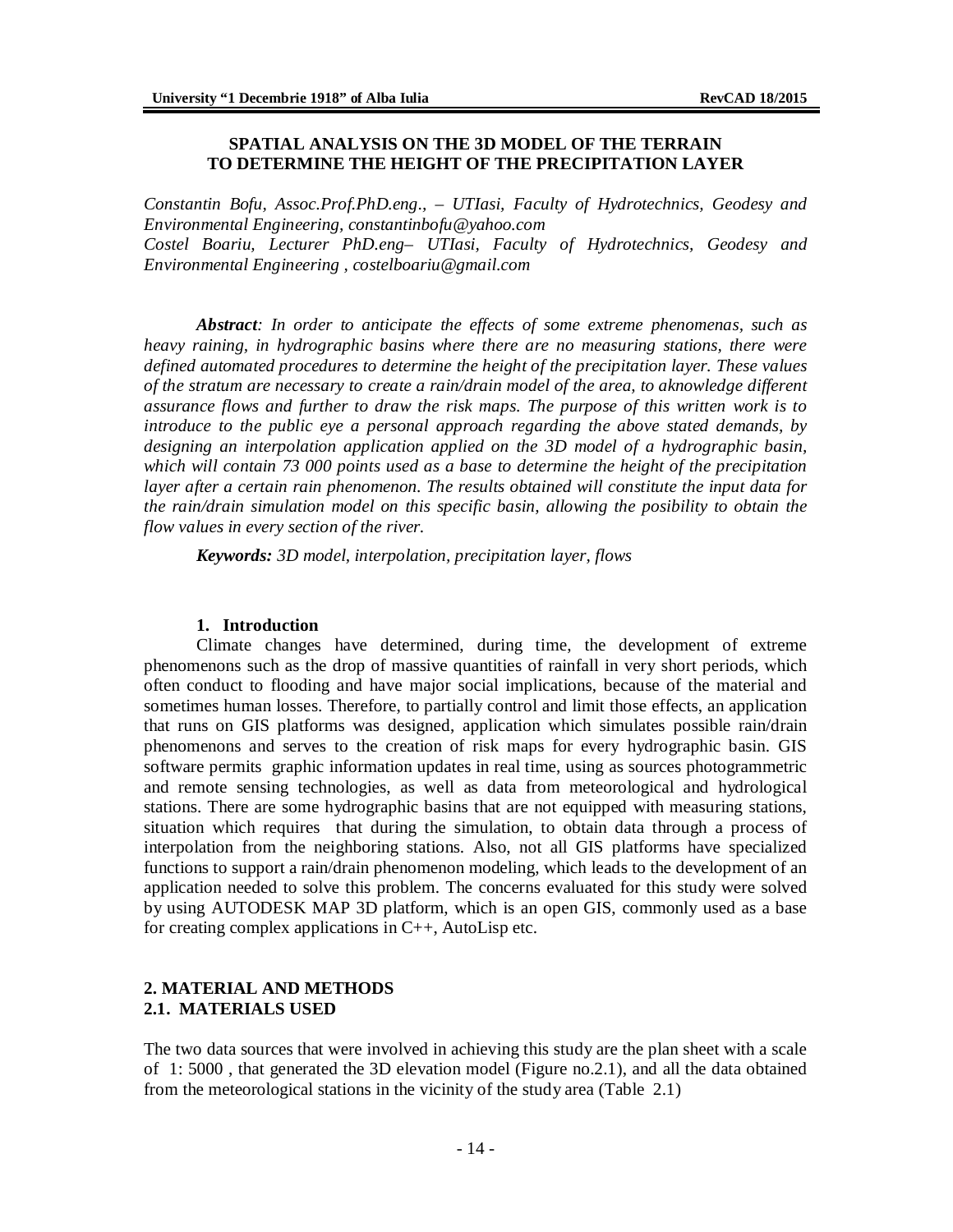

Figure 2.1 Source of graphic data:a) Topographic plan of scale 1:5000; b) Digital model of the elevation[2]

| Name of pluvio station | Precipitation 15.04.1996 | Precipitation 21.08.1996 |  |
|------------------------|--------------------------|--------------------------|--|
|                        | (mm)                     | (mm)                     |  |
| Ciurbești              | 38.0                     | 14.8                     |  |
| Mogosesti              | 33.4                     | 27.1                     |  |
| Tinoasa                | 27.0                     | 22.2                     |  |
| Bârnova                | 32.6                     | 46.6                     |  |
| Păun                   | 24.9                     | 31.5                     |  |
| Poieni                 | 45.0                     | 17.2                     |  |

Table 2.1. Alphanumeric data used in the process of interpolation [1]

### 2.2. **WORKING METHOD**

#### *Creating the interpolation application*

The study area is located between the pluviometric and meteorological stations presented in table 2.1. The precipitation layer height , for each point of the digital model, is determined using the weighted moving average formula [1]. The use of this formula assumes that a station influences more a point value of the grid as it is closest to it and vice versa, a station has less influence as it is further form that point.

The formula used in the process of interpolation is:

$$
X_{i,j} = \frac{\sum_{m \in N} p_m^2 X_m}{\sum_{m \in N} p_m^2} \; 1)
$$

 $\frac{1}{2}$ 

unde: pm – weight; Xij - the precipitation layer height in (i,j) node; Xm - the precipitation layer height in station m; N - number of stations;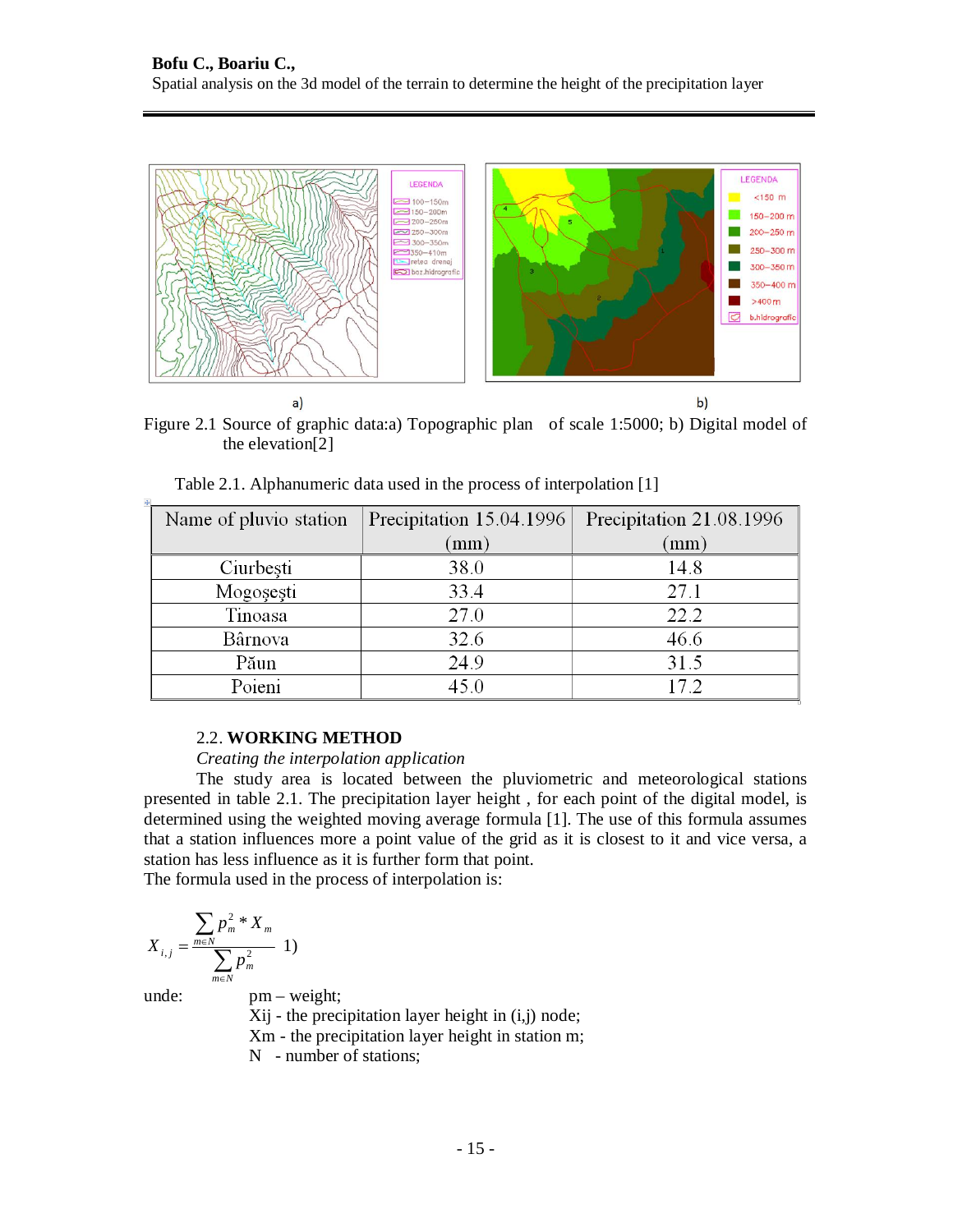The weight is equal with the inversed square distance:  $p_m = \frac{1}{d_m^2}$  $=$ 1  $\frac{1}{2}$  2)

where  $dm - the distance from point (i, j) to station m.$ 

The interpolation program was made in  $C_{++}$  and the provided input data was:

- the number of meteorological and pluviographic stations;
- the rectangular coordinates of those stations;
- the precipitation quantity height in the stations zone;
- the data extracted from the contributory area grid of the studied hydrographic basin.[1]

The interpolation results are introduced in a grid which represents the precipitation layer height for the studied area. Furthermore, the program calculates the maximum, minimum and average quantities of precipitations specific to this area.

The following 94 lines of program represent the designed program code entitled "HPRECIPITATII".

- 1  $\#$ include  $\lt$ stdlib h $>$
- 2. #include <fstream.h>
- 3.  $\#$ include  $\text{cmath.h}$
- 4.  $\#$ include  $\lt$ string.h $>$
- 5. #include <iostream.h>
- 6.  $\#$ include <except.h>
- 7. #include <iomanip.h>
- 8. void citire(long  $&x$ , long  $&y$ , if stream  $&\text{ins}$ )

9. {

- 10. const sx=8, sy=9;
- 11. char bufx[sx], bufy[sy],c
- 12. ins.get(bufx,sx);
- 13.  $x = \text{atoi}(bufx);$
- 14. ins.get(bufy,sy);
- 15.  $y = \text{atoi}(buy);$
- 16. ins.get $(c)$ ;
- 17. }
- 18. void scrie(long &x, long &y, double &p, ofstream &outs)
- 19. {
- 20. const sx=7, sy=8;
- 21. char bufx[sx], bufy[sy], \*bufp;
- 22. int dec, sign,  $ndig=1$ ;
- 23. ltoa $(x, \text{bufx}, 10)$ ;
- 24. outs.write(bufx,6);
- 25. outs.write(" ",1);
- 26. ltoa(y, bufy, 10);
- 27. outs.write(bufy,7);
- 28. outs.write(" ",1);
- 29. bufp=fcvt(p,ndig,&dec,&sign);
- 30. outs.write(bufp,1+dec);
- 31. for (int i=0; i<3-dec; i++) { outs.write(" ",1); }
- 32. outs.write( $\lceil \ln \rceil, 1$ );
- 33. }
- 34. void main()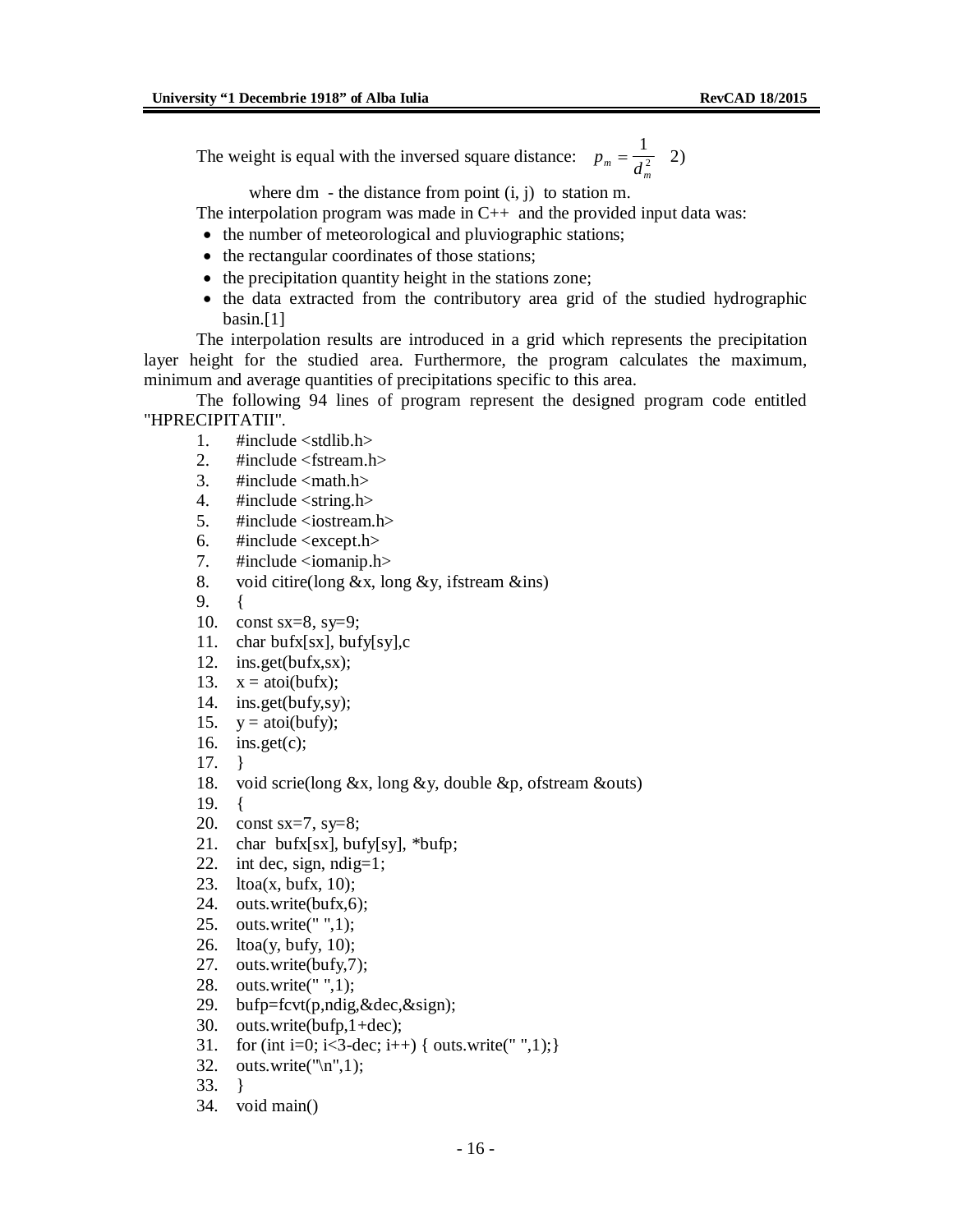## **Bofu C., Boariu C.,**

Spatial analysis on the 3d model of the terrain to determine the height of the precipitation layer

35. { 36. ifstream ins("C:\\bc\\Test\\mnsubbaz.txt"); 37. if(!ins) 38. { 39. cerr << "Nu pot deschide fisierul: mnsubbaz.txt"; 40. exit(1); 41. } 42. ofstream outs("C:\\bc\\Test\\subbazprecip.txt", ios::app); 43. if(!outs) 44. { 45. cerr << "Nu pot deschide fisierul: subbazprecip.txt"; 46. exit(1); 47. } 48. int nr,i,k,ctr; 49. long x,y,x0,y0; 50. double xs[10],ys[10], ps[10],numa,numi,p,precip,p1,p2; 51. cout<<"Coordonatele punctului sectiune: "<<endl; 52. cin>>x0; 53. cin>>y0; 54. citire(x,y,ins); 55. if ((x!=x0)||(y!=y0)) { cerr<<"Continutul fisierului mnsubbaz.txt este diferit!"<<endl; 56. exit(1); } 57. for  $(i=0; i<10; i++)$  {  $xs[i]=0;$ 58. ys[i]=0; 59.  $ps[i]=0;$ } 60. cout<<"Numarul statiilor: "<<endl; 61. cin>>nr; 62. for  $(i=0; i\leq nr; i++)$ 63. { cout << "Introduce ti coordonate le si precipitatia statiei: " <  $\langle i+1 \rangle$  <  $\langle$ endl; 64. cin>>xs[i]; 65. cin $>>$ ys[i]; 66. cin $>>$ ps[i]; 67. } 68. precip=0; 69. p1=100000; 70.  $p2=0$ ; 71. ctr=1; 72. x=0; 73.  $y=0$ ; 74. while  $((x!=x0)||(y!=y0))$ 75. { 76. ins.seekg(-16\*ctr,ios::end); 77. citire(x,y,ins); 78. numa=0; 79. numi=0; 80. for  $(k=0; k<$ nr;  $k++$ ) 81. { numa = numa + ps[k]/sqrt((ys[k]-y)\*(ys[k]-y)+(xs[k]-x)\*(xs[k]-x));

82. numi = numi +  $1/\sqrt{(y[s[k]-y)*(ys[k]-y)+(xs[k]-x)*(xs[k]-x))};$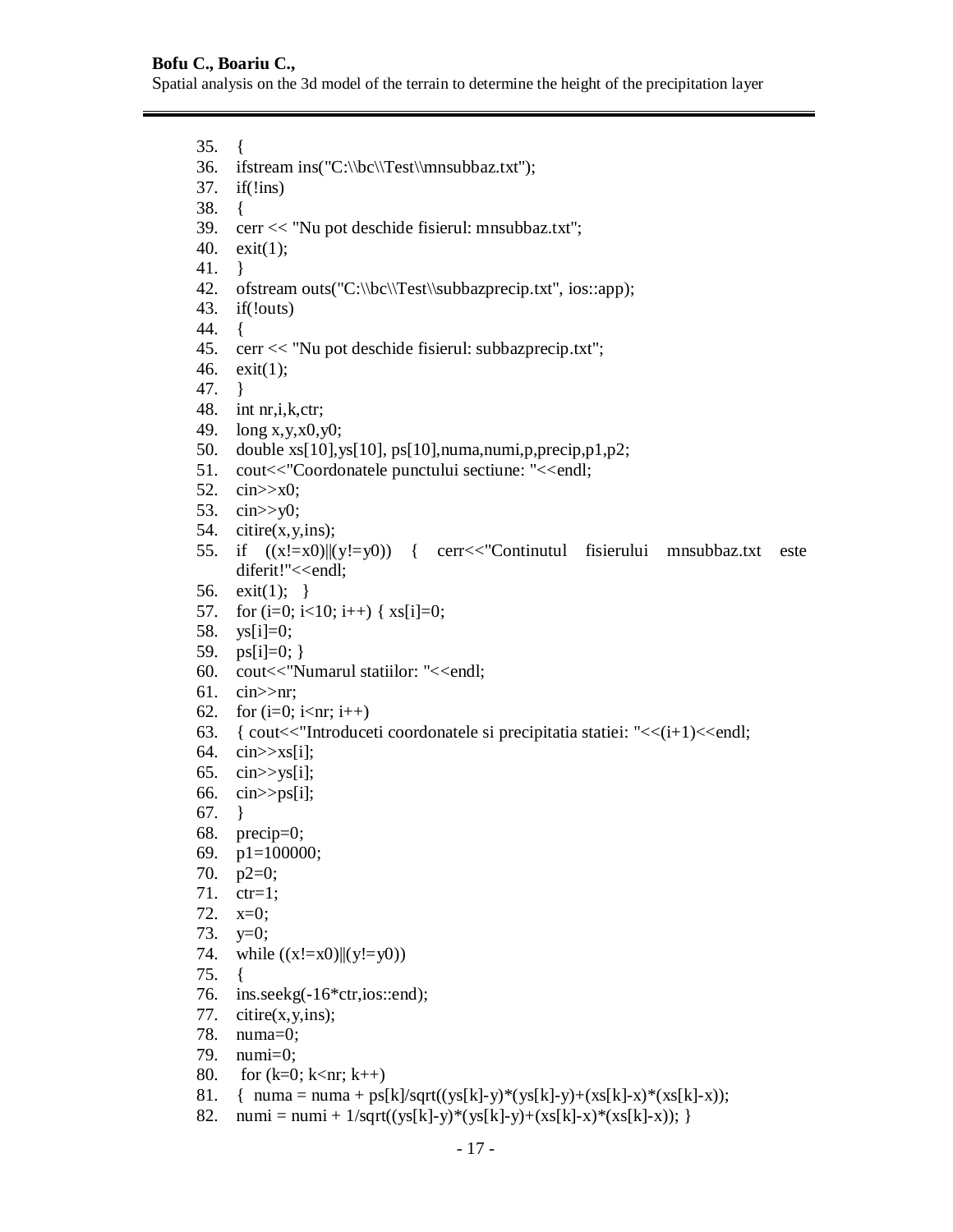- 83. p=numa/numi;
- 84. precip=precip+p;
- 85. ctr++;
- 86. scrie $(x, y, p, \text{outs})$ ;
- 87. if  $(p < p1)$  {  $p1 = p$ ;}
- 88. if (p>p2) { p2=p;}
- 89. }
- 90. precip=precip/(ctr-1);
- 91. cout<<"Precipitatia medie pe bazin este: "<<precip<<endl;
- 92. cout << "Precipitatia minima este: "<< p1 << endl;
- 93. cout << "Precipitatia maxima este: "<< p2<< endl;
- 94. }

The generation of themes containing spatial distribution of the precipitation layer (rain isohyets), as well as the generation of a data table related to each isohyet existent in the model (describing the area, the maximum height, the minimum one and the average height of the precipitation layer), are obtained through an application written in AutoLISP, application dealt with on another occasion.

### **3. RESULTS**

# **3.1. Thematic distribution for a given precipitation**

The application described so far was tested using two rain recorded phenomenons indifferent periods of time, to later compare the results with the information provided by Directia Apelor Prut. The data related to the two rainfalls is presented in tabel 2.1. In the first case it is showed the thematic map with isohyets of a rain taking place in april (Figure 3.1), and the associated alphanumeric information (table 3.1).



Figure 3.1.Thematic Map with the April rain isohyets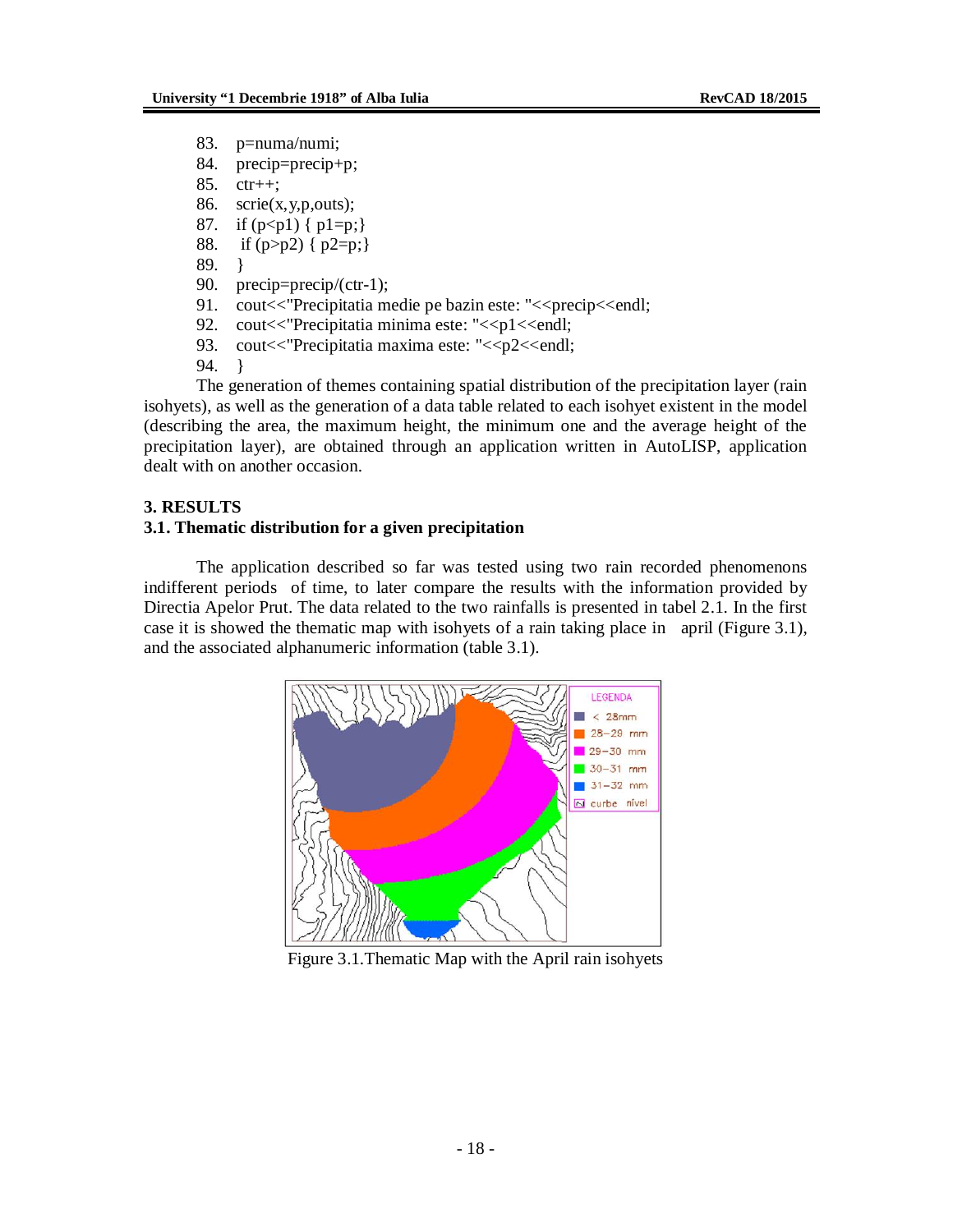| Tworld's property and or application to the absociated with I ight of the |                    |                                         |                            |       |         |  |  |
|---------------------------------------------------------------------------|--------------------|-----------------------------------------|----------------------------|-------|---------|--|--|
| Isohyet's                                                                 | Isohyet's          | Isohyet's                               | Basin's precipitation (mm) |       |         |  |  |
| quantity                                                                  | Area               | Maximum   Minimum  <br>Average quantity |                            |       | Average |  |  |
| interval                                                                  | (km <sup>2</sup> ) | of precipitation                        |                            |       |         |  |  |
|                                                                           |                    | (mm)                                    |                            |       |         |  |  |
| $\leq$ 28 mm                                                              | 1.227              | 27.490                                  |                            |       |         |  |  |
| $28-29$ mm                                                                | 1.159              | 28.566                                  |                            |       |         |  |  |
| $29-30$ mm                                                                | 1.158              | 29.554                                  | 31.41                      | 27.03 | 28.82   |  |  |
| $30-31$ mm                                                                | 0.559              | 30.398                                  |                            |       |         |  |  |
| 31-32 mm                                                                  | 0.0783             | 31.199                                  |                            |       |         |  |  |

Tabel 3.1 Synoptic table of alphanumeric data associated with Figure 3.1

In the second case, similar data is presented in Figure 3.2 and in Table3.2, for a rainfall taking place in august.



Figure 3.2. Thematic Map with the April rain isohyets

|  | Table 3.1 Synoptic table of alphanumeric data associated with Figure 3.2 |  |  |
|--|--------------------------------------------------------------------------|--|--|
|  |                                                                          |  |  |

| Isohyet's    | Isohyet's     | Isohyet's        | Basin's precipitation (mm) |                   |         |
|--------------|---------------|------------------|----------------------------|-------------------|---------|
| quantity     | Area $(km^2)$ | Average quantity |                            | Maximum   Minimum | Average |
| interval     |               | of precipitation |                            |                   |         |
|              |               | (mm)             |                            |                   |         |
| $\leq$ 23 mm | 0.595         | 22.598           |                            |                   |         |
| $23 - 25$ mm | 1.027         | 24.057           |                            |                   |         |
| $25-27$ mm   | 0.894         | 26.020           |                            |                   |         |
| $27-29$ mm   | 0.732         | 27.997           |                            |                   |         |
| $29-31$ mm   | 0.428         | 29.930           | 38.060                     | 22.200            | 26.010  |
| $31-33$ mm   | 0.238         | 31.974           |                            |                   |         |
| $33 - 35$ mm | 0.140         | 33.976           |                            |                   |         |
| $35-37$ mm   | 0.100         | 35.990           |                            |                   |         |
| $>37$ mm     | 0.0279        | 37.460           |                            |                   |         |

The comparative analysis was performed to compare the results from maps with isohyets in analogical format with the results obtained in automated systems, using the terrain's numerical model. For the comparison, average precipitation values of the two raifalls were taken into consideration. The results are presented in table 3.3.